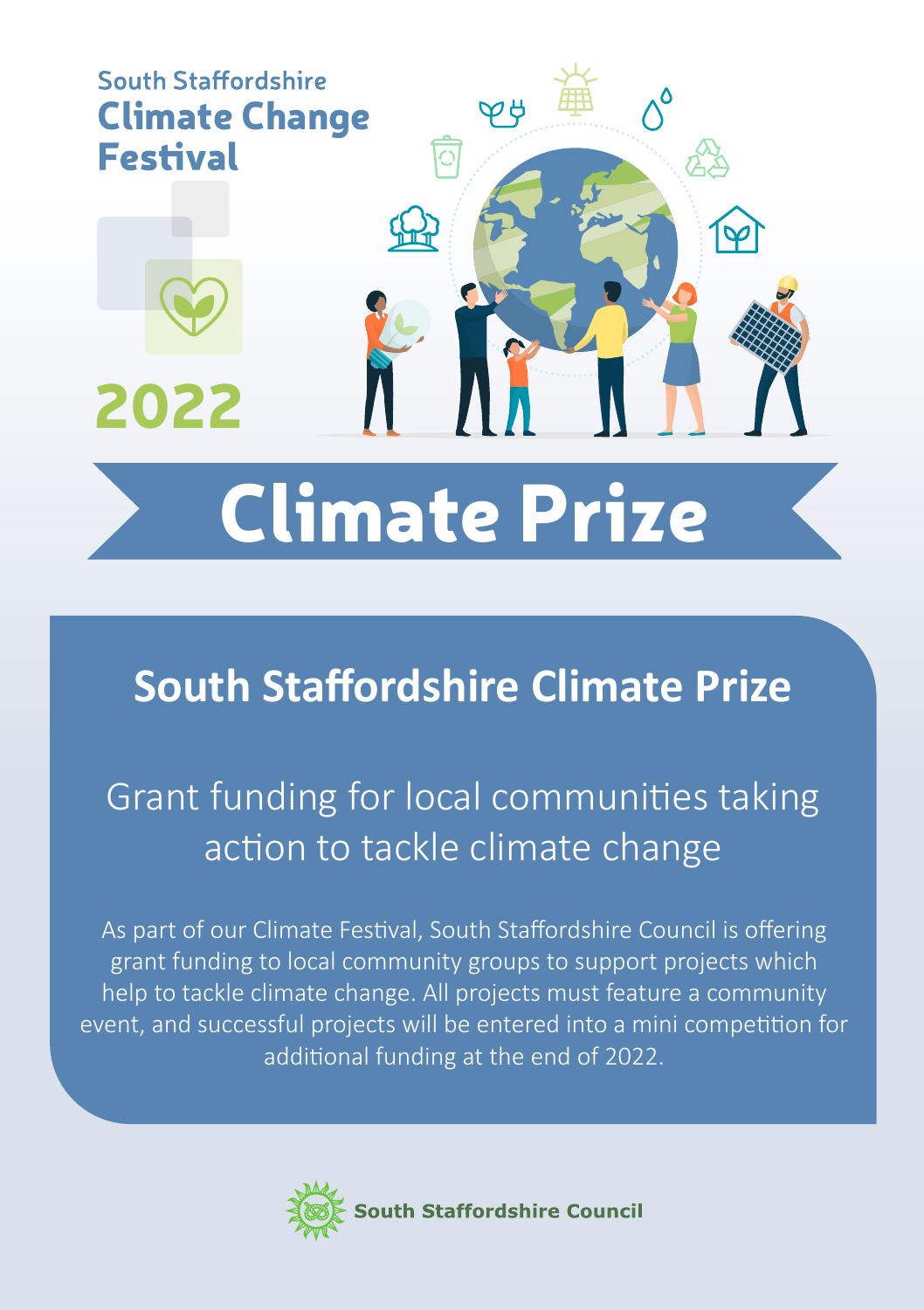#### **Projects eligible for funding:**

QЯ

We will accept applications for the following funding categories, and have provided example projects below (we welcome applications for other projects under the category headings):



#### **Funding available:**

Seed funding of up to £200 is available, either for a whole project or a smaller part of a larger project. 5 projects in each of our 5 localities (meeting one of the category headings above) will be awarded seed funding based on scoring of their application. In late 2022, seed funded projects which have been successfully delivered will be automatically entered into a mini competition for further funding of up to £200 for 5 winning projects (one in each category), to be reinvested into the project, or an expansion of the project. The best projects will be those that engage the community the most in their project. This will be awarded in Dec 2022 at a climate festival ceremony.

### **Who can apply for funding?**



Any community group within South Staffordshire can apply for funding. This includes very small businesses (less than 5 employees), charities, societies, voluntary groups, Parish Councils and schools.

#### **Application Closing Date**

Applications will be accepted throughout January 2022 until the closing date on **Monday, February 28, 2022 at 5pm**

## **FAQs**



#### **Q. How do I apply?**

Applications can be made online **https://www.sstaffs.gov.uk/climatechangefestival2022**. Alternatively, a printable application form is available online **https://www.sstaffs.gov.uk/ climatechangefestival2022** or a hard copy can be requested by contacting **waste@sstaffs.gov.uk** or **01902 696000**. Printed applications can either be scanned and sent and emailed to **waste@sstaffs.gov.uk** or posted to 'Climate Prize, Waste and Recycling, South Staffordshire Council, Wolverhampton Road, Codsall, South Staffordshire, WV8 1PX'

## **Q. Do I need match funding?**

**No, match funding is not required.** We will fund up to 100% of the project costs (up to £200). If you are applying to this fund as a partial contribution towards a larger project you will need to demonstrate you have secured the remaining funding, or the funding is for a discreet element which is not dependent on securing other funds.

#### **Q. When will funding be received?**

Successful applicants will receive funding within 6 weeks of the application deadline. You will need a bank account for funds to be transferred to. A funding awards ceremony will be held in Spring 2022.

#### **Q. When do projects need to be delivered?**

All projects need to be completed before December 2022, along with a community event for the project.

### **Q. How are applications assessed?**

Applications will be assessed against standard criteria for the relevant project category. The highest scoring projects in each locality area will be awarded seed funding of up to £200. In December 2022, all seed funded projects which have been successfully delivered will be entered into a mini competition for further prize funding.